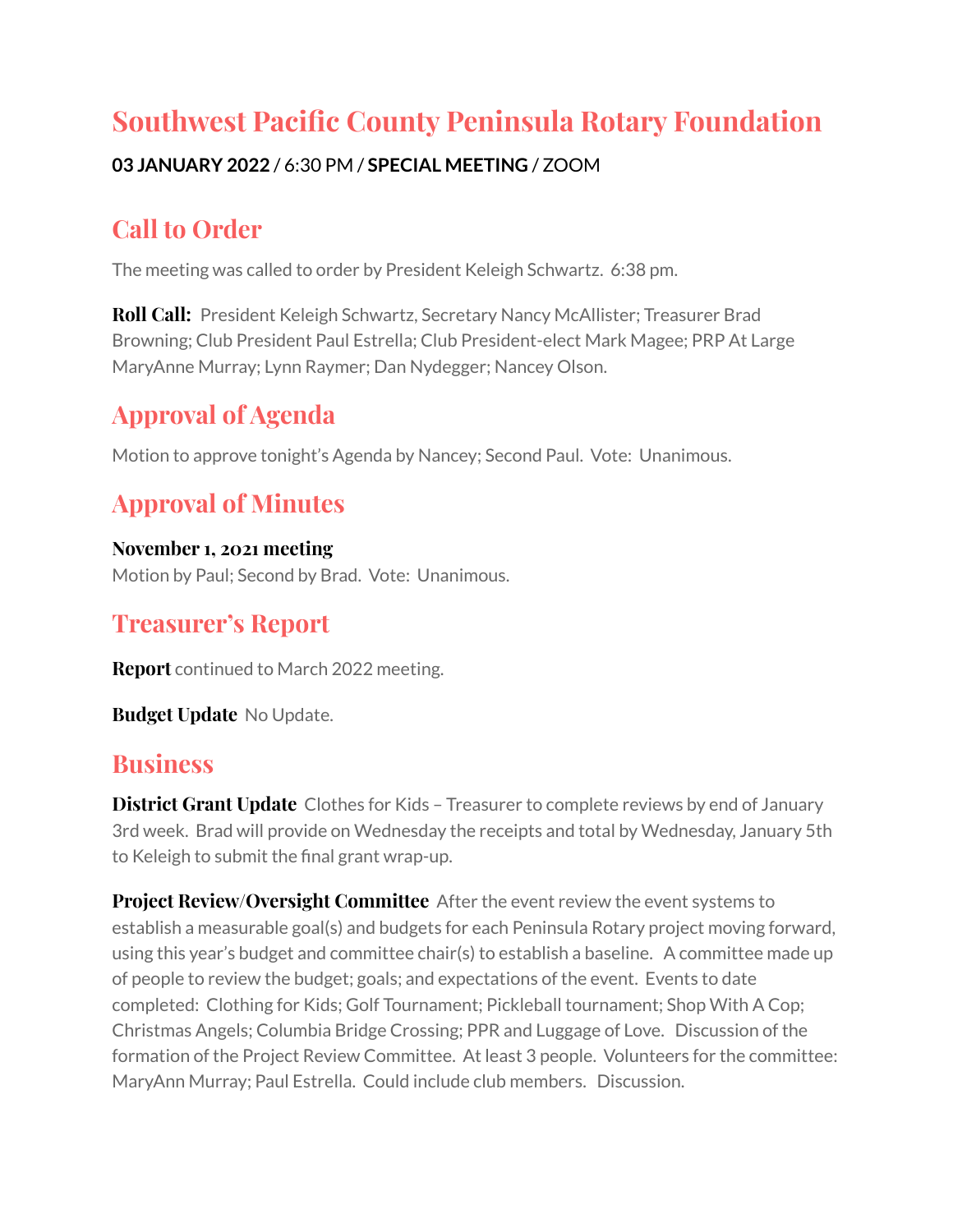### **OLD BUSINESS**

**Mission Statement** From November: "Committee: Brad Browning, MaryAnn Murray, Dan Nydegger, and Nancey Olson. Draft to be presented at March Foundation Board Meeting." No Meeting was held.

**Ilwaco High School Funds Request** for \$1,000. was approved by the Club Board. [PDF](https://beachrotary.com/wp-content/uploads/2021/12/IHS-FUND-Request-2021-1.pdf) of [Request](https://beachrotary.com/wp-content/uploads/2021/12/IHS-FUND-Request-2021-1.pdf) Since the Club Board approved the request, we learned District Funds will not be available for the match. Discussion: Does Rotary want to fund the total of \$1000.00 or something different? Nancey Olson made a motion to give them \$500.00 second by Dan Nydegger. Vote: 6 to 1. Vote passed.

**OWL Technology for Meetings** Paul recommended sharing an OWL device with the Ocean Park Fire Department. MaryAnne Murray made a motion to contribute \$500.00 from COVID-Strike Force funds towards the Ocean Park Fire department purchase of OWL. VOTE: Paul abstains. Vote 7 to 0 in favor. *NOTE: It waslater determined the Fire Department was unable to share; MaryAnne purchased the OWL out of her own funds.*

#### **NEW BUSINESS**

**Should the Foundation contribute to the Club to replenish \$2500?** Club budget needs funds to balance for the following expenses: Advertising; Dictionary Project; Registration; PO Box Rent; DACDB engagement nodules; operational expenses. Funds are needed because didn't make anything from in-person meetings. If the club is short at the end of the year, there may be a matched grant between Foundation and Strike force. Discussion Tabled.

**Peninsula Poverty Response** Report on major changes; new request for funding. [PDF](https://beachrotary.com/wp-content/uploads/2021/12/PPR-Rotary-Jan22.pdf) of [Request](https://beachrotary.com/wp-content/uploads/2021/12/PPR-Rotary-Jan22.pdf) Paying for one calendar quarter of an employee; office set up and supplies.

**Discussion regarding the computer kiosk.** COVID-Strikeforce has a second computer. Mark motioned to donate the computer kiosk in storage to PPR; second by MaryAnn. Vote: Unanimous. Nancy – abstained.